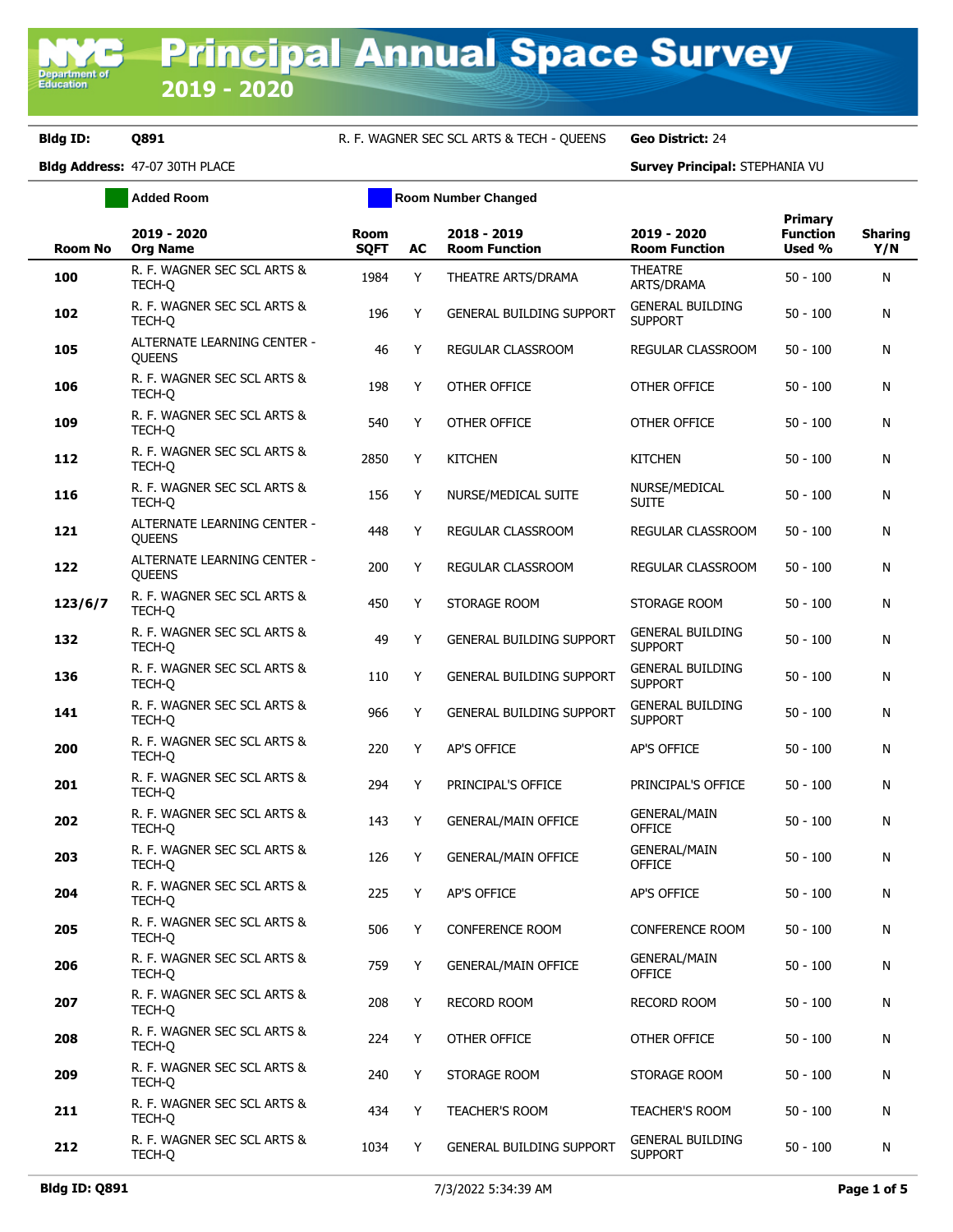**Bldg ID: 0891 R. F. WAGNER SEC SCL ARTS & TECH - QUEENS Geo District:** 24

**Bldg Address:** 47-07 30TH PLACE **Survey Principal:** STEPHANIA VU

|              | <b>Added Room</b>                     | <b>Room Number Changed</b> |    |                                          |                                                           |                                      |                       |
|--------------|---------------------------------------|----------------------------|----|------------------------------------------|-----------------------------------------------------------|--------------------------------------|-----------------------|
| Room No      | 2019 - 2020<br><b>Org Name</b>        | <b>Room</b><br><b>SQFT</b> | AC | 2018 - 2019<br><b>Room Function</b>      | 2019 - 2020<br><b>Room Function</b>                       | Primary<br><b>Function</b><br>Used % | <b>Sharing</b><br>Y/N |
| 213          | R. F. WAGNER SEC SCL ARTS &<br>TECH-Q | 297                        | Y  | <b>GENERAL BUILDING SUPPORT</b>          | <b>GENERAL BUILDING</b><br><b>SUPPORT</b>                 | $50 - 100$                           | N                     |
| <b>215AB</b> | R. F. WAGNER SEC SCL ARTS &<br>TECH-Q | 702                        | Y  | REGULAR CLASSROOM                        | REGULAR CLASSROOM                                         | $50 - 100$                           | N                     |
| 217          | R. F. WAGNER SEC SCL ARTS &<br>TECH-O | 117                        | Y  | <b>GENERAL BUILDING SUPPORT</b>          | <b>GENERAL BUILDING</b><br><b>SUPPORT</b>                 | $50 - 100$                           | N                     |
| 218          | R. F. WAGNER SEC SCL ARTS &<br>TECH-Q | 98                         | Y  | STORAGE ROOM                             | STORAGE ROOM                                              | $50 - 100$                           | N                     |
| 222          | R. F. WAGNER SEC SCL ARTS &<br>TECH-Q | 360                        | Y  | REGULAR CLASSROOM                        | REGULAR CLASSROOM                                         | $50 - 100$                           | N                     |
| 225          | R. F. WAGNER SEC SCL ARTS &<br>TECH-Q | 380                        | Y  | <b>GUIDANCE OFFICE</b>                   | <b>GUIDANCE OFFICE</b>                                    | $50 - 100$                           | N                     |
| 226-30       | R. F. WAGNER SEC SCL ARTS &<br>TECH-O | 962                        | Y  | <b>GUIDANCE OFFICE</b>                   | <b>GUIDANCE OFFICE</b>                                    | $50 - 100$                           | N                     |
| 230A         | R. F. WAGNER SEC SCL ARTS &<br>TECH-O | 250                        | Y  | <b>GENERAL BUILDING SUPPORT</b>          | <b>GENERAL BUILDING</b><br><b>SUPPORT</b>                 | $50 - 100$                           | N                     |
| 233          | R. F. WAGNER SEC SCL ARTS &<br>TECH-Q | 1224                       | Y  | <b>SCIENCE LAB</b>                       | <b>SCIENCE LAB</b>                                        | $50 - 100$                           | N                     |
| 234          | R. F. WAGNER SEC SCL ARTS &<br>TECH-O | 494                        | Y  | SCIENCE PREP ROOM                        | <b>SCIENCE PREP ROOM</b>                                  | $50 - 100$                           | N                     |
| 235          | R. F. WAGNER SEC SCL ARTS &<br>TECH-Q | 1250                       | Y  | <b>SCIENCE LAB</b>                       | <b>SCIENCE LAB</b>                                        | $50 - 100$                           | N                     |
| 236          | R. F. WAGNER SEC SCL ARTS &<br>TECH-Q | 650                        | Y  | REGULAR CLASSROOM                        | REGULAR CLASSROOM                                         | $50 - 100$                           | N                     |
| 237          | R. F. WAGNER SEC SCL ARTS &<br>TECH-O | 525                        | Y  | REGULAR CLASSROOM                        | REGULAR CLASSROOM                                         | $50 - 100$                           | N                     |
| 238          | R. F. WAGNER SEC SCL ARTS &<br>TECH-Q | 184                        | Y  | <b>COACH'S OFFICE</b>                    | <b>COACH'S OFFICE</b>                                     | $50 - 100$                           | N                     |
| 239          | R. F. WAGNER SEC SCL ARTS &<br>TECH-Q | 437                        | Y  | <b>GENERAL BUILDING SUPPORT</b>          | <b>GENERAL BUILDING</b><br><b>SUPPORT</b>                 | $50 - 100$                           | N                     |
| 243          | R. F. WAGNER SEC SCL ARTS &<br>TECH-Q | 288                        | Y  | <b>GENERAL BUILDING SUPPORT</b>          | <b>GENERAL BUILDING</b><br><b>SUPPORT</b>                 | $50 - 100$                           | N                     |
| 249          | R. F. WAGNER SEC SCL ARTS &<br>TECH-Q | 375                        | Y  | STORAGE ROOM                             | STORAGE ROOM                                              | $50 - 100$                           | N                     |
| 251          | R. F. WAGNER SEC SCL ARTS &<br>TECH-Q | 1107                       | Y  | ART ROOM                                 | ART ROOM                                                  | $50 - 100$                           | N                     |
| 252          | R. F. WAGNER SEC SCL ARTS &<br>TECH-O | 1200                       | Y  | UNDER CONSTRUCTION                       | <b>UNDER</b><br>CONSTRUCTION                              | $50 - 100$                           | N                     |
| 253          | R. F. WAGNER SEC SCL ARTS &<br>TECH-Q | 1296                       | Y  | UNDER CONSTRUCTION                       | <b>UNDER</b><br><b>CONSTRUCTION</b>                       | $50 - 100$                           | N                     |
| 254          | R. F. WAGNER SEC SCL ARTS &<br>TECH-O | 234                        | Y  | <b>GENERAL BUILDING SUPPORT</b>          | <b>GENERAL BUILDING</b><br><b>SUPPORT</b>                 | $50 - 100$                           | N                     |
| 259          | R. F. WAGNER SEC SCL ARTS &<br>TECH-Q | 182                        | Y  | OTHER OFFICE                             | OTHER OFFICE                                              | $50 - 100$                           | N                     |
| 260          | R. F. WAGNER SEC SCL ARTS &<br>TECH-Q | 234                        | Y  | ACADEMIC INTERVENTION<br><b>SERVICES</b> | <b>ACADEMIC</b><br><b>INTERVENTION</b><br><b>SERVICES</b> | $50 - 100$                           | N                     |
| 262          | R. F. WAGNER SEC SCL ARTS &<br>TECH-Q | 600                        | Y  | REGULAR CLASSROOM                        | REGULAR CLASSROOM                                         | $50 - 100$                           | N                     |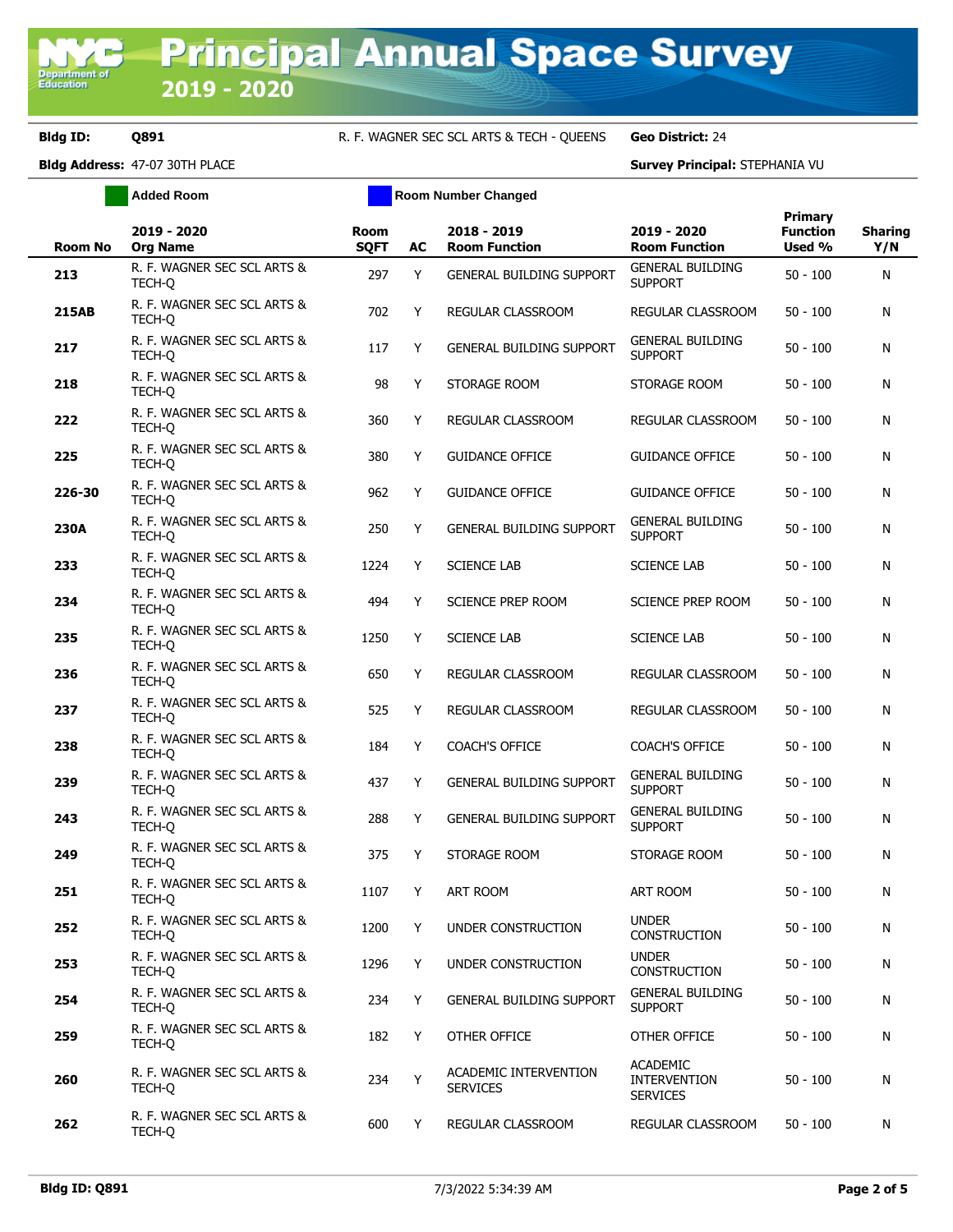**Bldg ID: 0891 R. F. WAGNER SEC SCL ARTS & TECH - QUEENS Geo District:** 24

**Bldg Address:** 47-07 30TH PLACE **Survey Principal:** STEPHANIA VU

|                | <b>Added Room</b>                     | <b>Room Number Changed</b> |    |                                     |                                           |                                      |                       |
|----------------|---------------------------------------|----------------------------|----|-------------------------------------|-------------------------------------------|--------------------------------------|-----------------------|
| <b>Room No</b> | 2019 - 2020<br><b>Org Name</b>        | <b>Room</b><br><b>SQFT</b> | AC | 2018 - 2019<br><b>Room Function</b> | 2019 - 2020<br><b>Room Function</b>       | Primary<br><b>Function</b><br>Used % | <b>Sharing</b><br>Y/N |
| 263            | R. F. WAGNER SEC SCL ARTS &<br>TECH-Q | 576                        | Y  | REGULAR CLASSROOM                   | <b>REGULAR CLASSROOM</b>                  | $50 - 100$                           | N                     |
| 264            | R. F. WAGNER SEC SCL ARTS &<br>TECH-Q | 696                        | Y  | REGULAR CLASSROOM                   | REGULAR CLASSROOM                         | $50 - 100$                           | N                     |
| 265            | R. F. WAGNER SEC SCL ARTS &<br>TECH-O | 690                        | Y  | REGULAR CLASSROOM                   | REGULAR CLASSROOM                         | $50 - 100$                           | N                     |
| 266            | R. F. WAGNER SEC SCL ARTS &<br>TECH-Q | 252                        | Y  | <b>GENERAL BUILDING SUPPORT</b>     | <b>GENERAL BUILDING</b><br><b>SUPPORT</b> | $50 - 100$                           | N                     |
| 267            | R. F. WAGNER SEC SCL ARTS &<br>TECH-Q | 600                        | Y  | REGULAR CLASSROOM                   | REGULAR CLASSROOM                         | $50 - 100$                           | N                     |
| 268            | R. F. WAGNER SEC SCL ARTS &<br>TECH-Q | 850                        | Y  | <b>COMPUTER LAB</b>                 | <b>COMPUTER LAB</b>                       | $50 - 100$                           | N                     |
| 269            | R. F. WAGNER SEC SCL ARTS &<br>TECH-Q | 1025                       | Y  | <b>REGULAR CLASSROOM</b>            | <b>REGULAR CLASSROOM</b>                  | $50 - 100$                           | N                     |
| 270            | R. F. WAGNER SEC SCL ARTS &<br>TECH-Q | 1015                       | Y  | REGULAR CLASSROOM                   | REGULAR CLASSROOM                         | $50 - 100$                           | N                     |
| 271            | R. F. WAGNER SEC SCL ARTS &<br>TECH-Q | 690                        | Y  | REGULAR CLASSROOM                   | REGULAR CLASSROOM                         | $50 - 100$                           | N                     |
| 273            | R. F. WAGNER SEC SCL ARTS &<br>TECH-Q | 189                        | Y  | <b>GENERAL BUILDING SUPPORT</b>     | <b>GENERAL BUILDING</b><br><b>SUPPORT</b> | $50 - 100$                           | N                     |
| 277            | R. F. WAGNER SEC SCL ARTS &<br>TECH-O | 1025                       | Y  | REGULAR CLASSROOM                   | REGULAR CLASSROOM                         | $50 - 100$                           | N                     |
| 278            | R. F. WAGNER SEC SCL ARTS &<br>TECH-O | 609                        | Y  | REGULAR CLASSROOM                   | REGULAR CLASSROOM                         | $50 - 100$                           | N                     |
| 279            | R. F. WAGNER SEC SCL ARTS &<br>TECH-Q | 525                        | Y  | REGULAR CLASSROOM                   | REGULAR CLASSROOM                         | $50 - 100$                           | N                     |
| 280            | R. F. WAGNER SEC SCL ARTS &<br>TECH-Q | 546                        | Y  | REGULAR CLASSROOM                   | REGULAR CLASSROOM                         | $50 - 100$                           | N                     |
| 281            | R. F. WAGNER SEC SCL ARTS &<br>TECH-Q | 598                        | Y  | REGULAR CLASSROOM                   | REGULAR CLASSROOM                         | $50 - 100$                           | N                     |
| 282            | R. F. WAGNER SEC SCL ARTS &<br>TECH-Q | 528                        | Y  | REGULAR CLASSROOM                   | REGULAR CLASSROOM                         | $50 - 100$                           | N                     |
| 283            | R. F. WAGNER SEC SCL ARTS &<br>TECH-Q | 609                        | Y  | REGULAR CLASSROOM                   | REGULAR CLASSROOM                         | $50 - 100$                           | N                     |
| 286            | R. F. WAGNER SEC SCL ARTS &<br>TECH-Q | 403                        | Y  | OTHER OFFICE                        | OTHER OFFICE                              | $50 - 100$                           | N                     |
| <b>BOIL</b>    | R. F. WAGNER SEC SCL ARTS &<br>TECH-O | 352                        | Y  | GENERAL BUILDING SUPPORT            | <b>GENERAL BUILDING</b><br><b>SUPPORT</b> | $50 - 100$                           | N                     |
| <b>GRP RM</b>  | R. F. WAGNER SEC SCL ARTS &<br>TECH-Q | 418                        | Y  | <b>GUIDANCE OFFICE</b>              | <b>GUIDANCE OFFICE</b>                    | $50 - 100$                           | N                     |
| <b>GYM</b>     | R. F. WAGNER SEC SCL ARTS &<br>TECH-Q | 3010                       | Y  | <b>GYMNASIUM</b>                    | <b>GYMNASIUM</b>                          | $50 - 100$                           | N                     |
| <b>LIB</b>     | R. F. WAGNER SEC SCL ARTS &<br>TECH-Q | 3000                       | Y  | LIBRARY                             | LIBRARY                                   | $50 - 100$                           | N                     |
| 030            | R. F. WAGNER SEC SCL ARTS &<br>TECH-Q | 110                        | Y  | STORAGE ROOM                        | STORAGE ROOM                              | $50 - 100$                           | N                     |
| <b>S.CAF</b>   | R. F. WAGNER SEC SCL ARTS &<br>TECH-Q | 2928                       | Y  | STUDENT CAFETERIA                   | STUDENT CAFETERIA                         | $50 - 100$                           | N                     |
| 289            | R. F. WAGNER SEC SCL ARTS &<br>TECH-Q | 1040                       | Y  |                                     | MUSIC ROOM                                |                                      | N                     |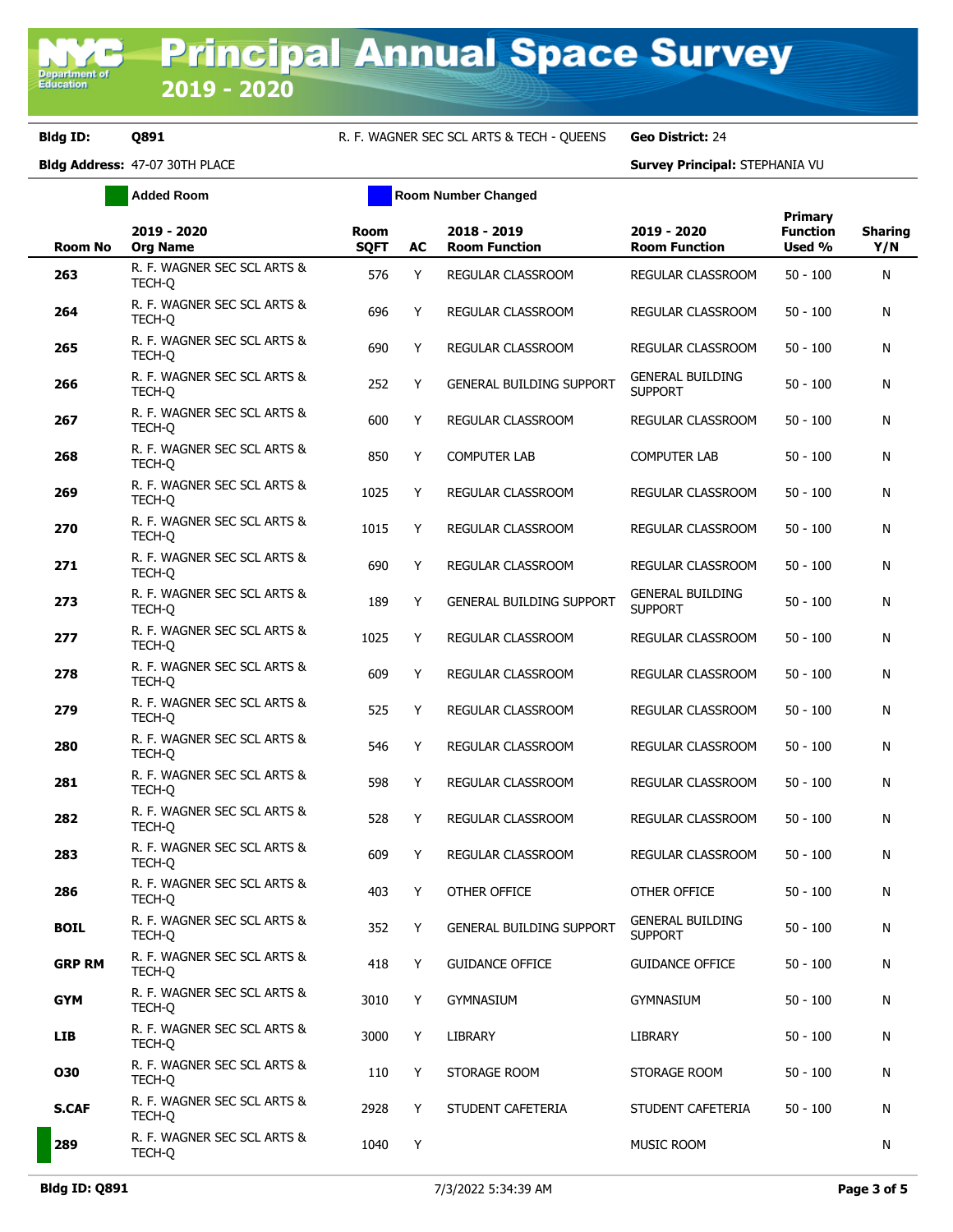| How many hallway bathrooms for students are there in your building?                                                                                                                          | 4 |
|----------------------------------------------------------------------------------------------------------------------------------------------------------------------------------------------|---|
| Are any of the student bathrooms being shared by multiple schools?                                                                                                                           |   |
| Are all the student bathrooms open throughout the day?                                                                                                                                       |   |
| Please identify the number of non-instructional spaces, not reported above, being used for<br>instructional purposes, academic intervention services, or therapeutic or counseling services: | 0 |
| Are any of those non-instructional spaces being shared?                                                                                                                                      | N |